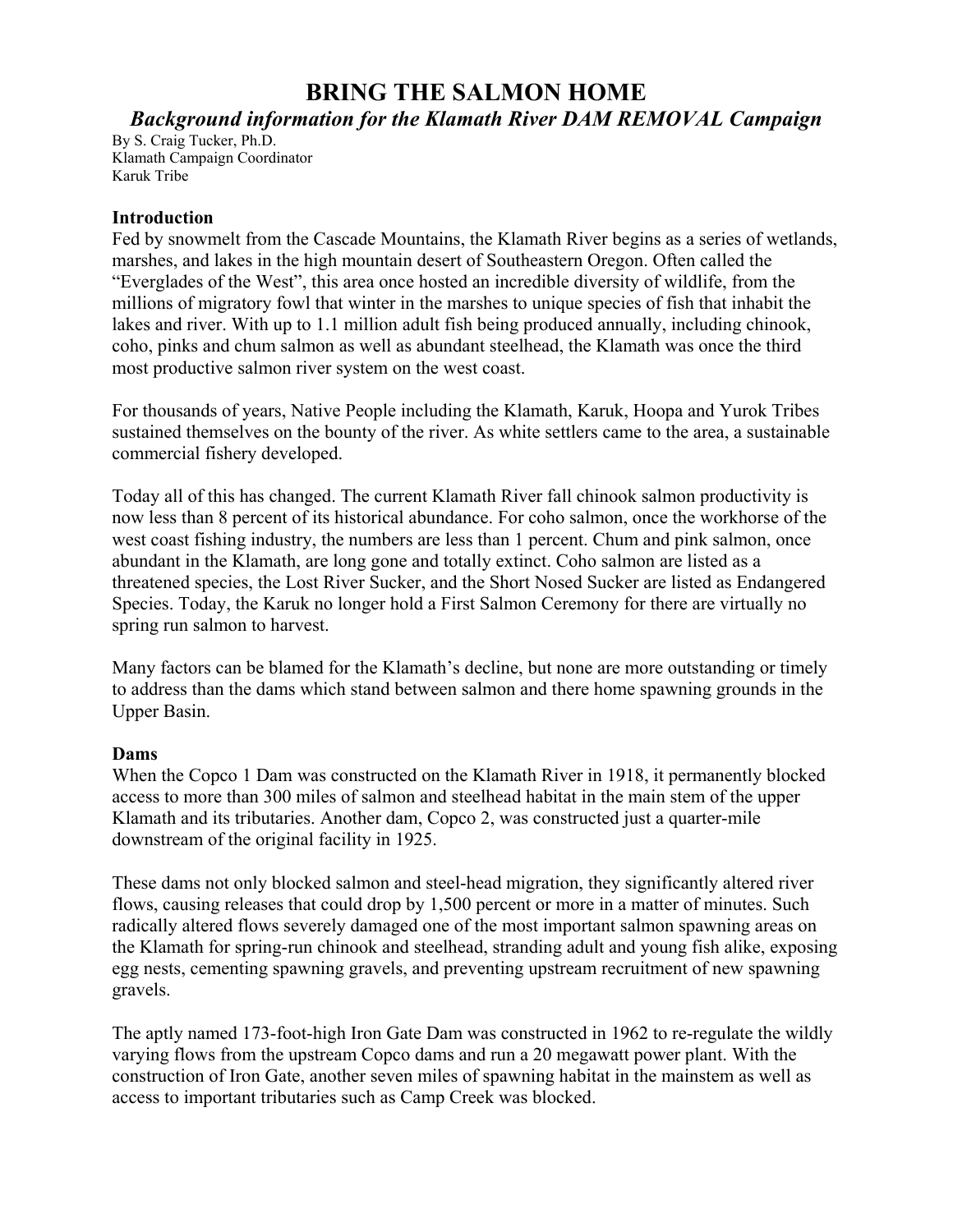Today, all anadromous runs of salmon and steelhead, once abundant in the upper basin, are now extinct above Iron Gate Dam. This means over 350 miles of historic salmon habitat is unreachable by fish and much of it buried beneath reservoirs.

In all, there are six dams on the mainstem of the Klamath River: Iron Gate, Copco I and Copco II, J.C. Boyle, Keno, and Link River. Since Keno and Link effectively replace natural reefs that were destroyed and serve the need of re-regulating erratic flows for the upstream irrigation project, river advocates seek the removal of the lower four dams. However, Keno and Link must be fitted will functional ladders.

### **The Impact on Klamath Basin Tribes**

Discounted by the Bureau of Reclamation, and until recent court orders rarely part of its planning, were the water and fishing rights of the Basin's Native Peoples. Originally the Upper Klamath Lake supported a Tribal subsistence fishery of more than 50 tons per year as well as a booming recreational fishery and at least one cannery.

The Klamath Tribes, located above all six dams in Chiloquin, Oregon area have been denied access to salmon and steelhead for over 80 years.

For down river tribes, the dams have contributed to the near extirpation of spring-run salmon, and a dramatic decline for salmon and steelhead overall. This robs the Karuk, Hoopa, and Yurok Tribes of an important economic resource, but more importantly, it robs the tribes' of a vital cultural resource and subsistence fishery.

In 2004, the Karuk harvested less that 100 salmon from their last remaining dip net site, Ishi Pishi falls.

#### **The Disaster of 2002**

In the fall of 2002, the cumulative impacts of dams, diversions, and poor management led to the Klamath's worst single disaster when over 68,000 fish died in a matter of days. This represents the largest fish kill in US history. The fish kill was caused by warm water and low flows, a situation created by a combination of poor water management from the Upper Klamath Irrigation Project and water quality degradation by the dams.

## **Opportunities Afforded by Hydrorelicensing**

In February, PacifiCorp filed a license application for the operation of Iron Gate, Copco 1, Copco 2, J.C. Boyle, and Keno dams. The current license expires in 2006. Despite years of meetings with Tribes, environmentalists, and fishermen, PacifiCorp ignored all calls for fish passage in their final license application..

When the Federal Energy Regulatory Commission (FERC) issues a new license in 2006, it will last for 50 years. Thus relicensing provides a once-in-a-lifetime opportunity to address restoration via dam removal.

Federal agencies such as Fish and Wildlife Service and National Marine Fisheries Service have the authority to demand adequate measures for fish restoration. Likewise, the state Water Resources Control Board has mandatory conditioning authority. This means the state of California can demand protection of the Klamath's "beneficial uses" in the license. This includes water quality, recreation, and fish habitat. Therefore Gov. Schwarzenegger has the power to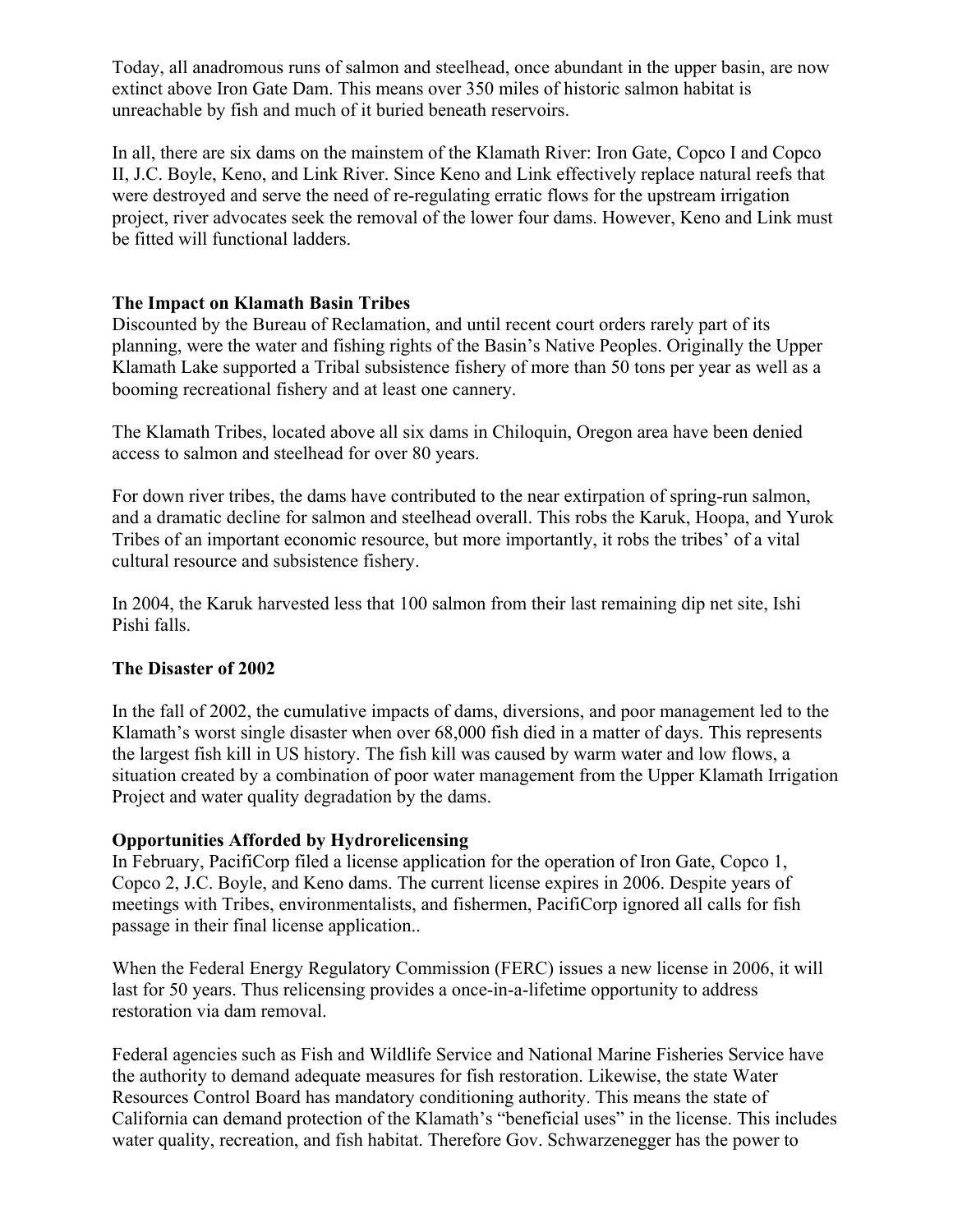require a feasible strategy to return salmon to the upper Klamath Basin. The state's demands could include a combination of functional ladders and dam removal to achieve these goals.

### **Myths told by dam supporters:**

*Myth*: The dams improve water quality

*Fact:* Dams degrade water quality by allow otherwise cold water to warm as it sits behind the dam, stagnant beneath the sun. The Klamath water is unusually loaded with nutrients from fertilizers used upstream. This allows water in the reservoirs to host massive algal blooms that create a host water quality problems downstream

*Myth*: We are desperate for the electricity the Klamath dams produce *Fact:* The Klamath dams produce a relatively small amount of energy, 147 megawatts. According to the California Energy Commission's 2002 *California Hydroelectricity Outlook Report:* "Because of the small capacity of the Klamath hydro units…removal of these units will not have a significant reliability impact on a larger regional scale."

*Myth*: These dams are needed by agriculture *Fact:* None of the dams targeted for removal are used to create irrigation diversions

*Myth:* The dams are needed for flood control *Fact:* The dams were not designed for or effectively used for flood control.

## **Who is PacifiCorp?**

As it turns out, PacifiCorp is a wholly owned subsidiary of the international energy giant, Scottish Power (*NYSE - SPI*). Scottish Power is the 28<sup>th</sup> largest energy company in the world, with a market worth over \$14.9 billion. Three of PacifiCorp's top 10 institutional shareholders are located in San Francisco: Dodge and Cox, Duff & Phelps Investment Management Co., and UBS Realty Investors LLC.

## **What you can do to help:**

- $\triangleright$  Write or call your elected officials on the local, state and federal levels. Let them know that you want to see the Klamath salmon return home.
	- It is *important ecologically*. The Klamath is one of the most diverse regions of the west and offers one of the best opportunities for restoration in the state. The Klamath once hosted 1.1 million fish each year but today hosts 100,000 in a good year.
	- It is *important economically*. The bounty of the Klamath could be worth \$4.5 billion to the national economy through fishing and canneries. With construction of the Klamath dams, the economic base for CA north coast communities was slowly destroyed. Dam removal coupled to other restoration strategies could rebuild it.
	- *It is the moral thing to do.* Klamath Basin tribes are suffering from the loss of fish. The Karuk, Hoopa, Yurok, Klamath Tribes and others lived along